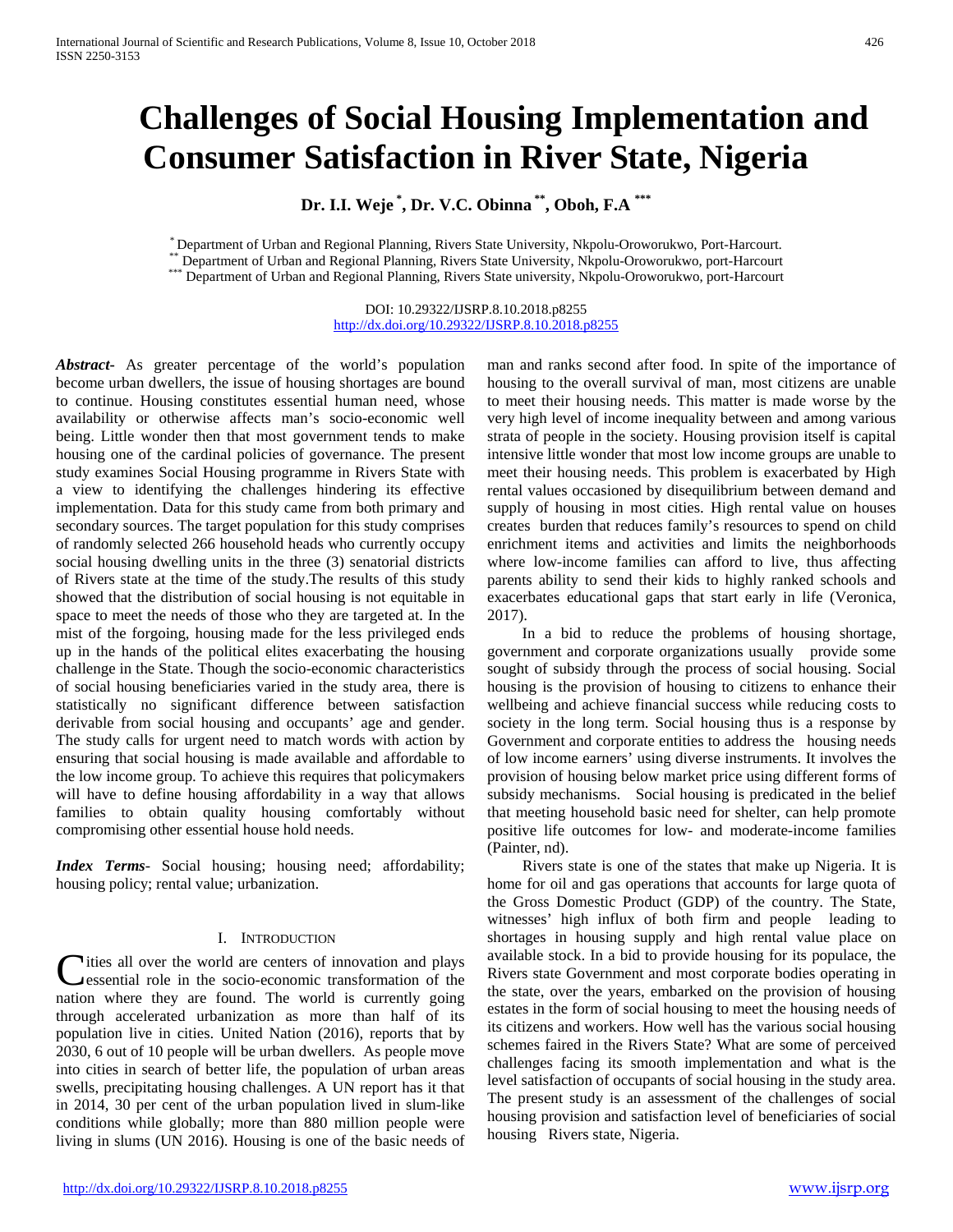## II. STUDY AREA

 Rivers State is located in the Niger Delta region, of Nigeria (fig.1). It lies within latitudes 4°20' and 5°50'N and longitudes 6°20' and 7°35'East. It is bounded on the south by the Atlantic Ocean, to the north by Imo and Abia states, to the east by Akwa-Ibom State and to the West by Bayelsa State. The state was created on May 27th 1967, out of the former Eastern Region of Nigeria. Rivers State is a predominantly low-lying pluvial (wet climate) state in southern Nigeria, located in the eastern part of the Niger Delta. Its topography ranges from flat plains, with a

network of rivers and tributaries. Rainfall is generally seasonal, variable, as well as heavy. Generally, rain occurs on the average every month of the year, but with varying duration. The state is characterized by high rainfall which decreases from south to north. Total annual rainfall decreases from about 4,700 mm (185 in) on the coast, to about 1,700 mm (67 in) in the extreme north. The land surface of Rivers State can be divided into three zones: freshwater swamps, mangrove swamps, and coastal sand ridges. The freshwater zone extends northwards from the mangrove swamps. This land surface is generally less than 20m above sea level.



**Figure 1: Rivers State and the Three Senatorial Districts of study**

### **Source: National Research and Development Agency (NARSDA), 2017**

 Over the period from 1991 to 2006, the total population of Rivers State has increased by close to 3 million people. The last official census showed that 5,198,716 people were living in the state, of whom 2,673,026 were men and 2,525,690 were women. Population increase in the area may be due to the changes that have taken place in the socio-economic and political life of the state which in turn creates disequilibrium in the demand and supply of housing. The state is famous for its vast reserves of crude oil and natural gas. It was perhaps the richest and most important section of the African zone of the British Empire. Rivers State has two major oil refineries, two major seaports, airports, and various industrial estates spread across the land. More than 60% of the country's output of crude oil is produced

in the state. Other natural resources found within its boundaries are silica sand, glass sand and clay (The Tide, 2012).

#### III. CONCEPTUAL FRAMEWORK AND LITERATURE REVIEW

## [1] 3.1 **The Concept of Social Housing**

 Social Housing (SH) describes housing provided at subsidized rental costs regardless of ownership. Social housing is housing provided at low rents on a secure basis to those who are most in need or struggling with their housing costs. It refers to rental housing which may be owned and managed by the state, by non-profit organizations, or by a combination of the two, usually with the aim of providing affordable housing. Social housing can also be seen as a potential remedy to housing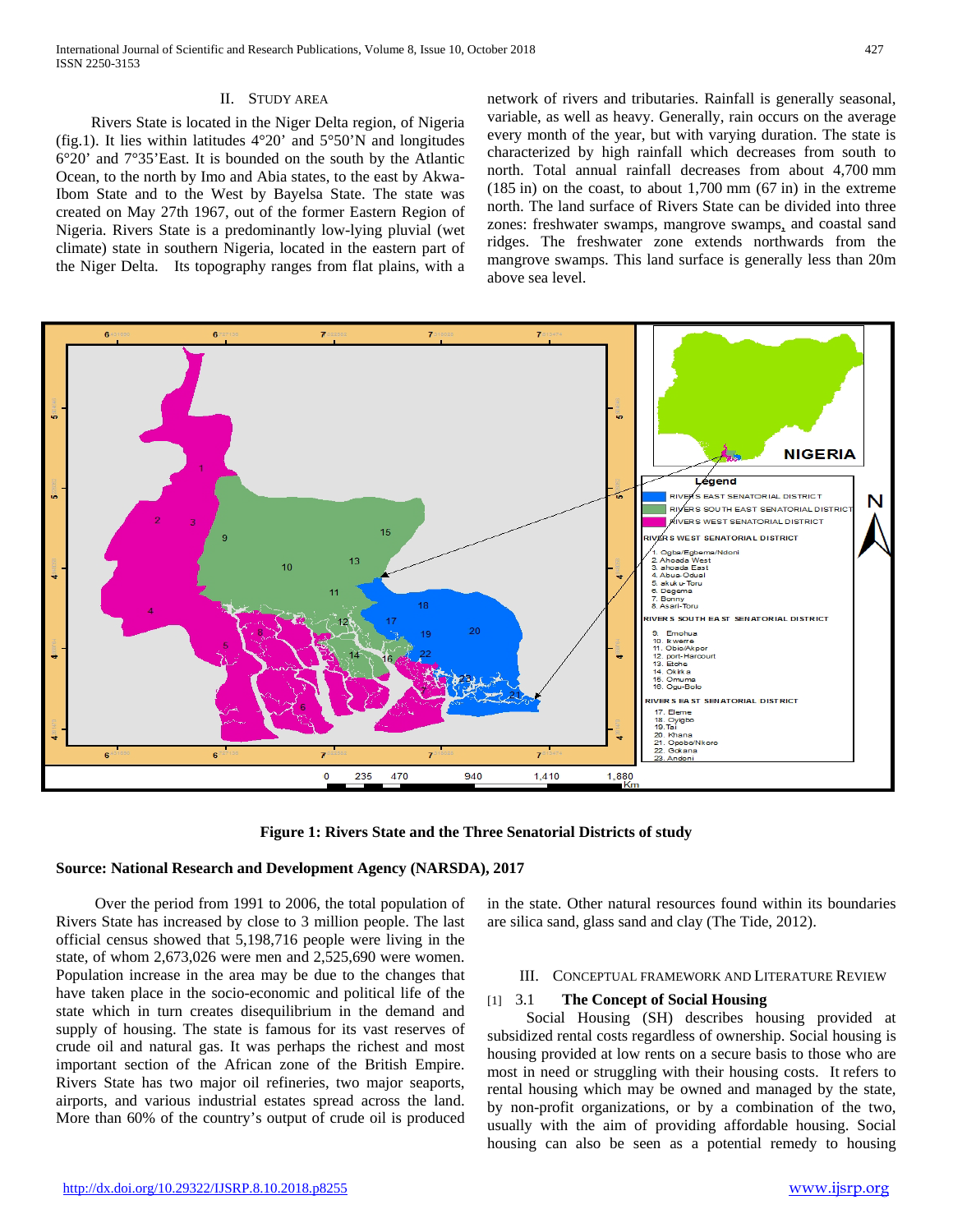inequality. (Wikipedia, 2018). One essential characteristics of social housing is that is provided base on needs rather than demand and price, and this concept of need is politically or administratively defined and interpreted. It exists because governments have decided that some housing, at least, should not be allocated by market forces.

 One way of achieving social housing is through the provision of financial assistance to enable people to secure accommodation in the private market. This approach would be to assist demand (rather than supply) so that effective demand increases to a level at which it is sufficient to encourage housing supply that equates demand. Such usually may take the form of housing allowances. Another form of social housing takes the form of owner- occupier. In this case substantial subsidies are paid to owner-occupiers, in form of tax privileges and in selling public rental housing at large discounts to purchasing sitting tenants (Kemeny, 1995).

# 3.2 **The Concept of Affordability**

 The main challenge faced by housing proponents and policy makers, is the issue of affordability of housing. Affordability may be understood as the ability of household to meet mortgage requirements without compromising households' basic needs. Meeting the housing needs especially for the low income earners may depend on the affordability of the existing housing stock. Painter (nd) argues that when the costs of available housing options in an area are high relative to household income, households may need to make tradeoffs. For him, affordability also determines the location choices of households within the urban setting. Such that in an effort to curb high costs, households may choose housing that is far from employment centers and would require long commutes or share housing with other households, which could lead to overcrowding or alternatively, households might reduce spending in other areas, such as transportation, health care, food, and education, to offset high housing expenditures.

 The issue of affordability is important in the whole process of housing analysis. For example, affordable housing can help improve residents' health, access to education, and employment prospects while high housing cost burdens are associated with negative life outcomes such as declines in mental health, reduced parental enrichment spending and cognitive achievement for low- and moderate-income children, and reduced educational attainment among children (Painter, nd). The determinants of housing affordability include household income and price of housing. Housing cost is a function of the cost of construction. The pricing policy is dependent on the cost of production, interests on loans, and expected profit. Housing is supplied to the housing market at this price. For housing to be affordable, it must be available. Availability of housing is what makes housing interesting and attractive, and then liveability becomes accepted. The availability of affordable housing is proximity to mass transit and linked to job distribution, has become severely imbalanced in this period of rapid urbanization and growing density convergence (Pollard, 2010).

 Affordable housing challenges in cities range from the homeless who are forced to live on the street, to the relative deprivation of vital workers like police officers, fire-fighters, teachers, nurses who are unable to find affordable

accommodation near their places of work. These workers are forced to live in suburbia commuting up to two hours each way to work. Lack of affordable housing can make low-cost labour scarcer exacerbating the problems housing quality and instability, which can have detrimental effects on children's mental and physical health (Pollard, 2010).

# 3.3 **Housing and National housing policy**

 Housing is both a product and a process. As a "process" it involves the combination of enormous human and material resources to produce housing (Agbola, 1998). Housing is thus a fundamental unique "product" which usually results from a unique process, which has economic, geographical and sociological significance. The economic significance is probably linked to the proportion of the total economic wealth of a nation – often held in form of housing and the percentage of individual income, usually expended on housing-related consumption (Ogueffi &Adesanmi, 2004). The "new" National Housing policy from 1991-2000 has its main objective to ensuring that social housing-income earners in the country (Nigeria) have right to use acceptable shelters at are reasonably priced by the year 2000. This, of course, was not achieved.

However, the policy attempted to allocate roles for the three tiers of government to actualize its goals (Waziri and Roosli, 2013). By 2005, a new policy on housing emerged. It was acknowledged that although the government had the responsibility to house its citizens, it would step back from direct construction; while laying emphasis on private sector partnership in realizing its goals of "ensuring that all Nigerians own or have access to decent, safe and sanitary housing accommodation at affordable cost with secure tenure (Ministry of Housing 2005 not listed). It was also acknowledged that a holistic approach had to be the basis of the housing strategy and hence the co-location of housing and urban development. Although the policy has taken off, it has set for itself the target of 40,000 housing units across the country with 1000 in State and 2000 in Lagos and Abuja.

A critical review of the National Housing policy of Nigeria indicates that the policy is riddled with lots of challenges. Direct construction of housing for low-income groups by government did not meet its targets, calling to question, the efficiency and effectiveness of these policies hence the need to allow private housing provision to follow market forces (Alabi, 2005). According to Ademiluyi (2010), the implementation of the National policy on housing was riddled with politically interferences due to insincerity in the approach of the policy makers.

 The needs of the stakeholders were not taken into account during the initiation and implementation of the scheme. Again, rather than allocate the houses to the targeted low-income population, a good number of the houses constructed were distribution in favour of the high income earners (Muoghalu, 1986). High construction cost of houses was also a problem. It was for this reason that Aluko (2002) described housing in Nigeria as an 'expensive commodity'. For him the beneficiaries of social housing in Nigeria are not the intended low income groups but the very high income earners and calls for strong political will needed for effective implementation of social housing scheme in the country.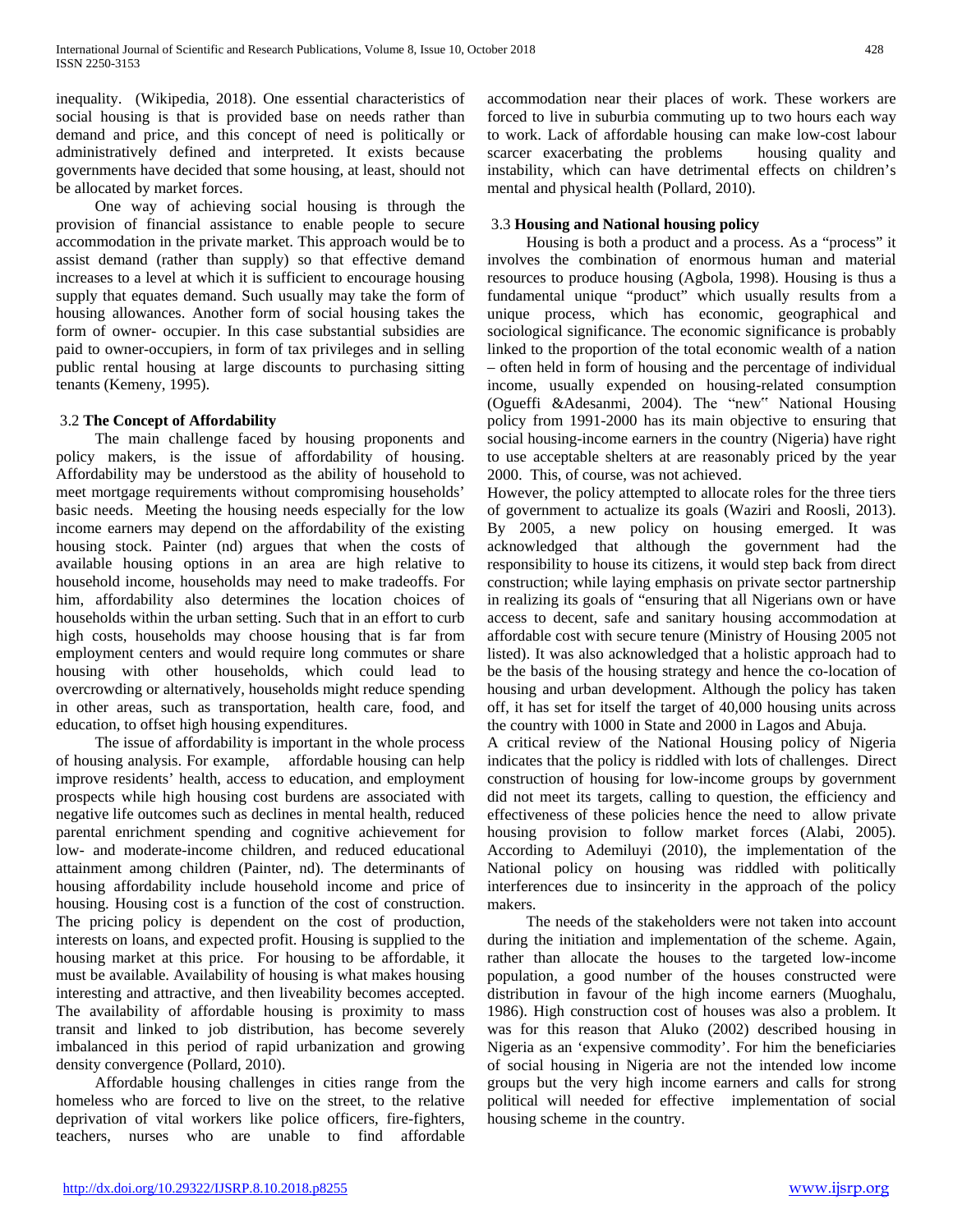## IV. METHODS AND MATERIALS

 The research design adopted is the "Passive Observational" research design (Cook and Campbell, 1979) since there was no experimental manipulation of the variables studied. Data for this study came from both Primary and secondary sources. The primary sources of data were collected through direct communication with government bureaucrats, workers, and consultants; personal observation and administration of questionnaires to 266 selected heads of households. Secondary data were also collected Government archives; Textbooks; Journals articles. The target population for this study comprises of all household heads who occupy social housing dwelling units in the three (3) senatorial districts of Rivers state at the time of this study (Table 1).

 Adopting the stratified sampling technique, all the Local Government Areas (LGA) in Rivers state were divided into three senatorial districts (Rivers- east, Rivers south-east, and Rivers west). Two LGAs were randomly selected from each district making a total of six LGAs studied. Total census of the housing units in the selected LGAs was found to be 932 units. This represents 87% of the total (1071) housing units in the State. Further investigation reveals that of the 932 housing units in the sampled area, only 793 units representing 85% have been completed and are actually occupied by residents. To determine the sample size, the Taro Yamane formula was applied at a precision of 5%. Mathematically, the Taro Yamane formula is given as:

 $n = N/[1 + N(e)^{2}]$ Where:  $n =$ Sample size  $1 =$ Constant  $N =$  Population Size  $e =$  Sampling error (5%) =  $e^2 = 0.0025$ 

 A total of 266 heads of household representing 34% of the study sample frame served as the sample size for the study. Systematic sampling technique was used to select the head of households using a sampling interval of every  $4<sup>th</sup>$  item. Simple univariate statistics such as percentages were used in data analysis. To determine if there is any significant difference between age and income status occupants of social housing and level of housing satisfaction, the chi-square  $(x^2)$  statistics was used.

[2] Mathematically, 
$$
x^2
$$
 is given by:  
\n
$$
x^2 = \sum_i \sum_j \frac{(O_{ij} - E_{ij})^2}{E_{ij}}
$$
\n[3] Where O = Observed values  
\n[5] E = Expected values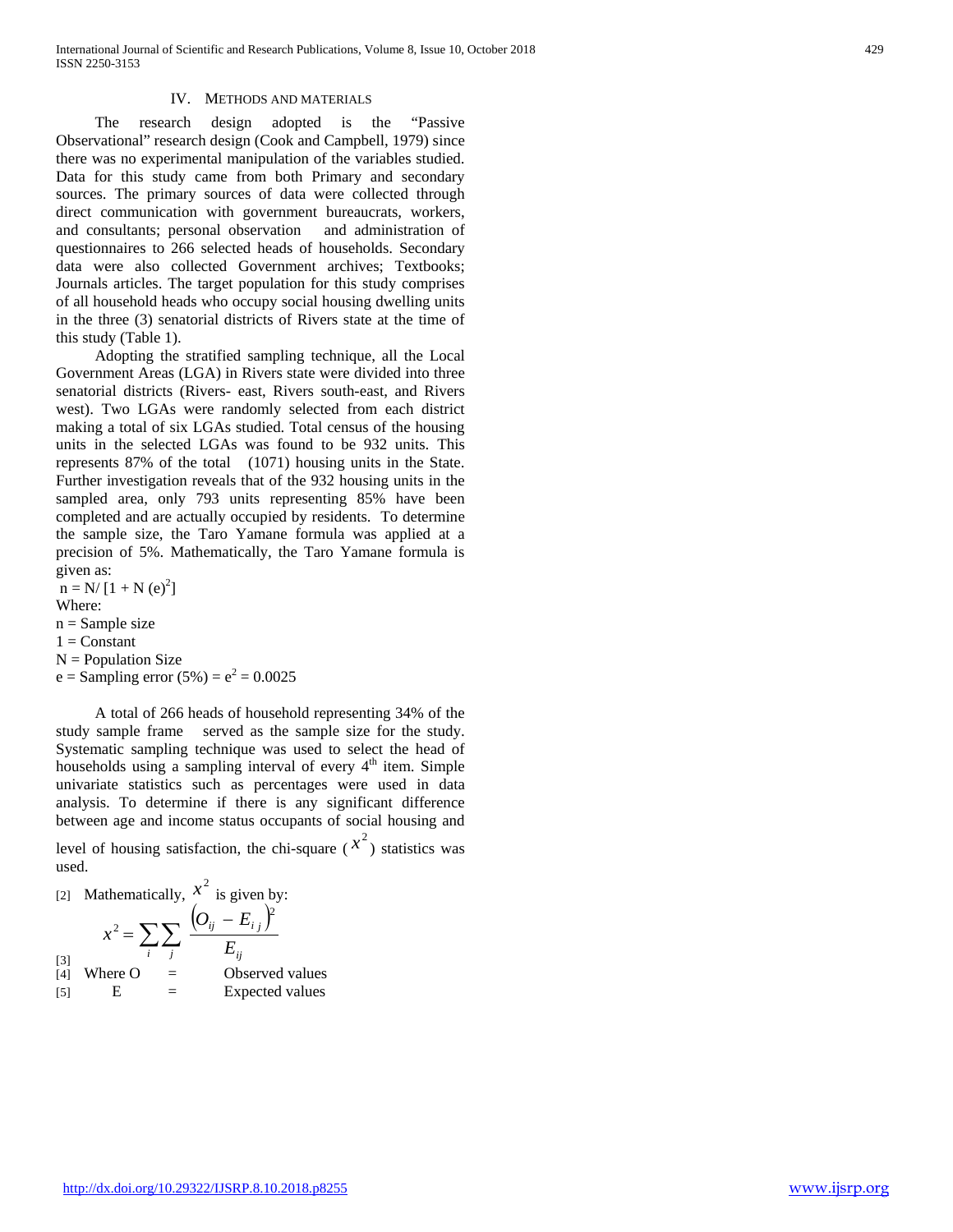| Senatorial          | <b>Constituent LGAs</b>   | Selected LGAs     | No. of Completed | Types and No. of Occupied No. of Occupied Dwelling |                        | No. of Dwelling Unit |
|---------------------|---------------------------|-------------------|------------------|----------------------------------------------------|------------------------|----------------------|
| Districts           |                           |                   | Units            | <b>Housing Units</b>                               | Units in Selected LGAs | (Hence households)   |
|                     |                           |                   |                  | in the Selected LGAs                               |                        |                      |
| <b>Rivers West</b>  | Ogba/Egbema/Ndoni         | Ogba/Egbema/Ndoni | 96               | 72<br>Units<br>bedroom<br>of                       | 72                     | 24                   |
|                     | Ahoada West               |                   |                  | bungalow                                           | 18                     | 6                    |
|                     | Ahoada East<br>Abua-Odual |                   |                  | 18 Units<br>2<br>of<br>bedroom 6<br>bungalow       |                        | $\overline{2}$       |
|                     | Akuku-Toru                | Ahoada West       | 45               | of<br>6 Units<br>3<br>bedroom 15                   |                        | 5                    |
|                     | Degema<br><b>Bonny</b>    |                   |                  | bungalow                                           | 9                      | 3                    |
|                     | Asari-Toru                |                   |                  | bedroom<br>Units<br>of $1$<br>15<br>bungalow       |                        |                      |
|                     |                           |                   |                  | Units<br>of $2$<br>bedroom<br>9<br>bungalow        |                        |                      |
| <b>Rivers South</b> | Emohua                    | Obio/Akpor        | 366              | of<br>26<br>Units<br>bedroom                       | 26                     | 9                    |
| East                | Ikwerre                   |                   |                  | bungalow                                           | 52                     | 17                   |
|                     | Obio/Akpor                |                   |                  | 52<br>Units<br>of<br>2<br>bedroom                  | 140                    | 47                   |
|                     | Port Harcourt             |                   |                  | bungalow                                           | 50                     | 17                   |
|                     | Etche                     |                   |                  | of $3$<br>140 Units<br>bedroom                     |                        |                      |
|                     | Okrika                    | Port Harcourt     | 363              | bungalow                                           | 363                    | 12<br>$\overline{2}$ |
|                     | Omuma<br>Ogu-Bolo         |                   |                  | 50 Units of 1 bedroom duplex                       |                        |                      |
|                     |                           |                   |                  | $\&$ 2<br>bedroom<br>363<br>of<br>- 1<br>bungalow  |                        |                      |

# **Table 1: Sampling Details**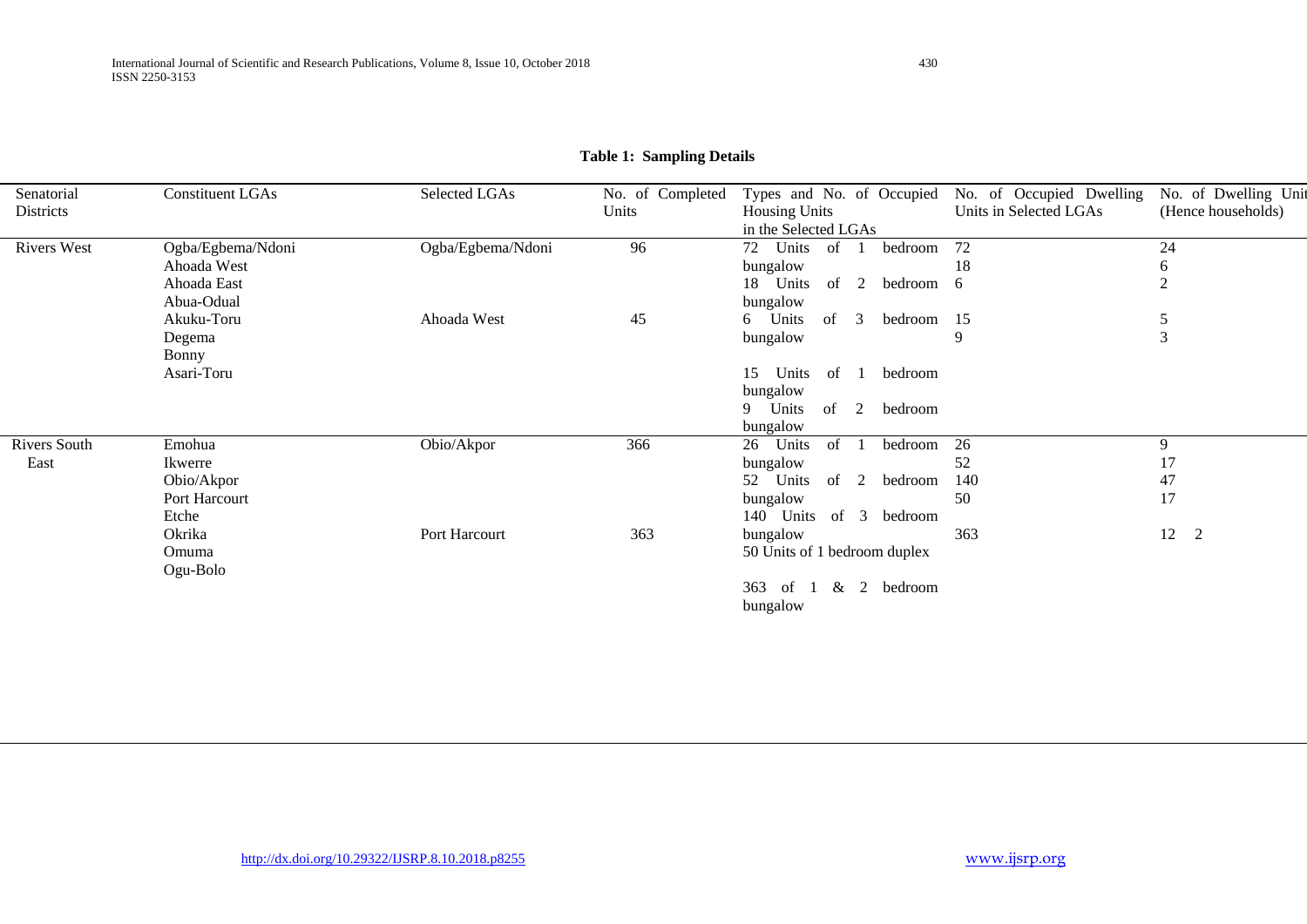International Journal of Scientific and Research Publications, Volume 8, Issue 10, October 2018 431 ISSN 2250-3153

| <b>Rivers East</b> | Eleme<br>Oyigbo<br>Tai<br>Khana | Eleme  | 52        | Units<br>20<br>bungalow<br>10 Units<br>bungalow                   | of 1<br>of $2$ | bedroom<br>bedroom 6 | - 20<br>10 | 3<br>$\mathfrak{2}$ |
|--------------------|---------------------------------|--------|-----------|-------------------------------------------------------------------|----------------|----------------------|------------|---------------------|
|                    | Opobo/Nkoro<br>Gokana<br>Andoni | Oyigbo | 10        | 6 Units of 3<br>bungalow<br>6 Units of 1<br>bungalow<br>793 Units |                | bedroom 6<br>bedroom |            | 2                   |
|                    |                                 |        | 932 Units |                                                                   |                |                      | 793 Units  | 266 Units           |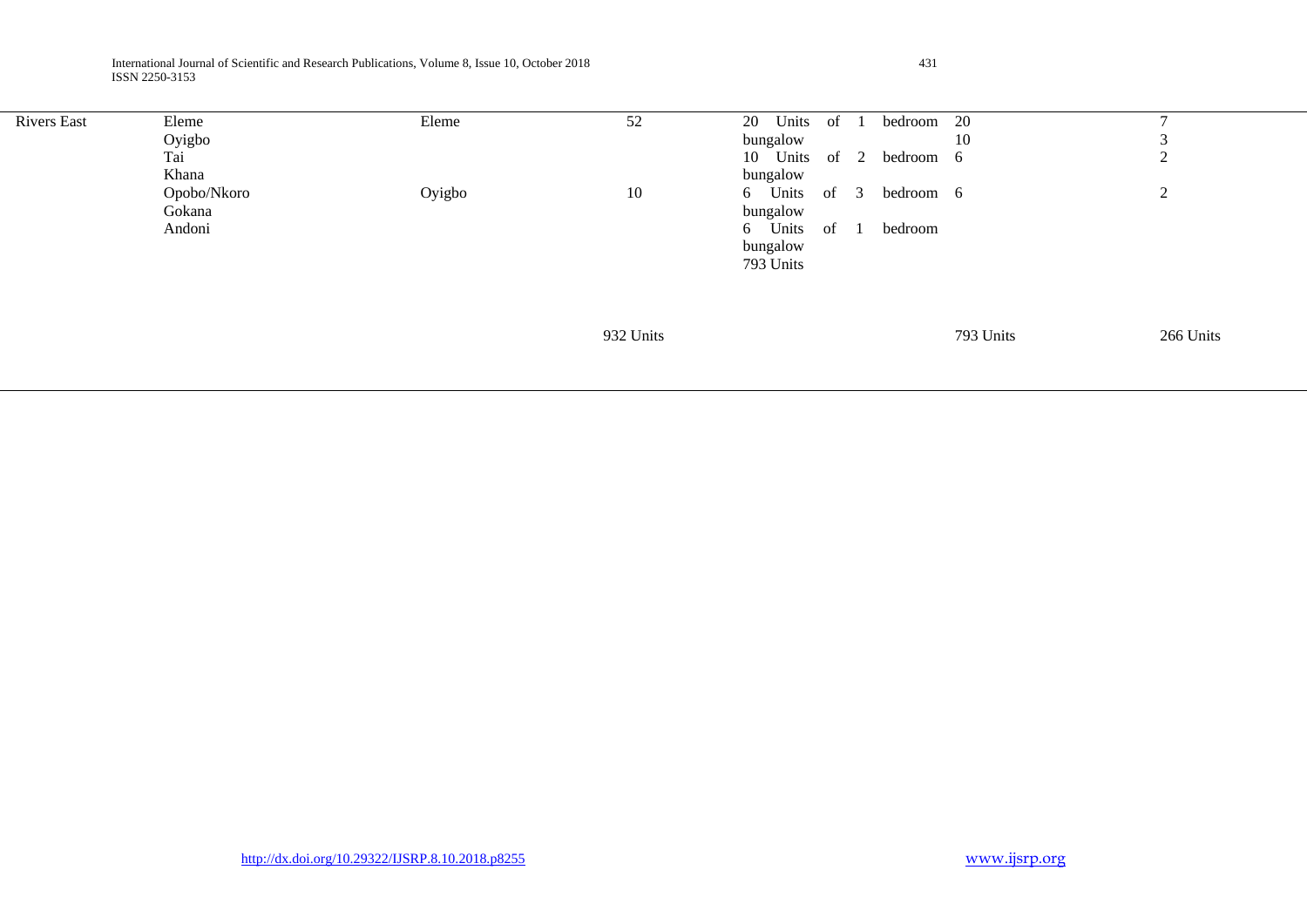#### V. RESULTS AND DISCUSSIONS

# 5.1 **Socio-economic characteristics of occupants of Social Housing in Rivers State**

 The socio-economic survey of this work reveals that occupants of social housing in Rivers State vary in terms of their socio-economic status across the study area. The gener distribution shows that there are more males (60.78%) of than female (39.2%) occupants of social housing in the study area (figure 2). In terms of age, the highest age category among respondents was 25 – 39 years, accounting for 41.8% of respondents and 36.7% closely followed by age category 40 – 54 years (Fig 3). The educational characteristic of the respondents showed that majority attained secondary school (44.9%), followed by those who attained Post-Secondary qualification (33.9%),'Post-Graduate (19.2%), and primary (2.0%) respectively as shown in figure 4



**Source: Researcher's Field Work, (2018)**



**Fig. 3: Distribution of Age of Respondents**

# **Source: Researcher's Field Work,(2018)**



**Fig. 4: Percentage Distribution of Educational Attainment of Respondents**

Source: Researcher's Field Work, (2018)

 Figure 5, represents the distribution of the marital status of respondents. Married respondents accounted for 57.7% of the distribution, followed by single respondents- accounting for 34%, 3.7% for separated, 2.9% for widowed and 1.7% for the divorced. The employment characteristics of respondents shows that most occupants of social housing in the study area are in active employment (48.2%), while the proportion not in any form of employment are 35% (table 2). In terms of occupation, 29.6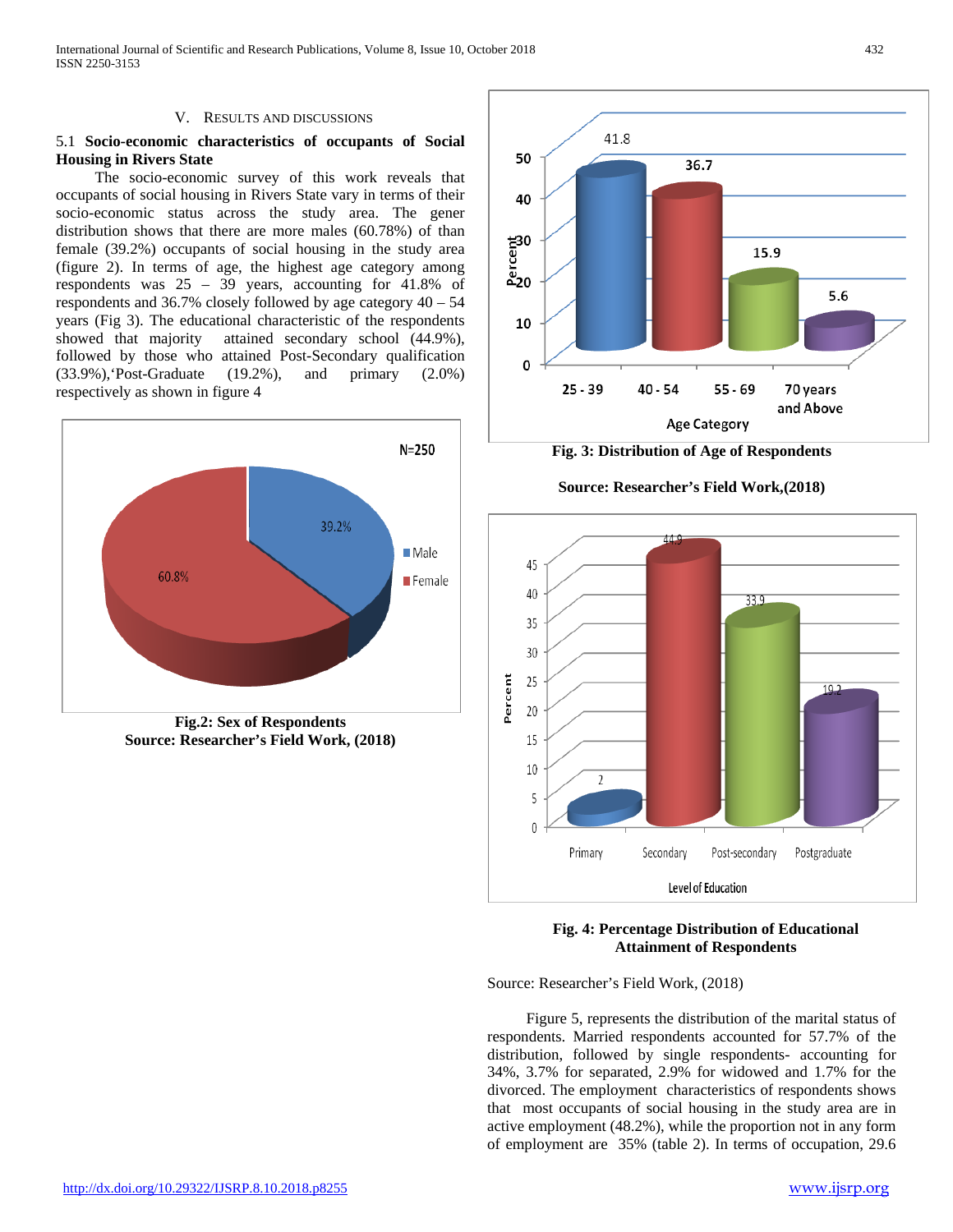percent of the respondents are Civil Servants. Others are 'Trading', 'Business', 'Students' and 'Artisans', accounting for 19.1percent,17.6 percent, 17.1 percent and 11.6 percent, respectively.( See Fig.6). Overall majority of the respondents fell into the Lower Medium Income group accounting for 36.4 percent (Table 3).



**Source: Researcher's Field Work, (2018)**

**Table 2: Employment Status of Respondents**

| <b>Employment Status</b>  |     | $\frac{0}{0}$ |
|---------------------------|-----|---------------|
| Employed                  | 95  | 48.2          |
| Unemployed                | 69  | 35.0          |
| Retired                   | 23  | 11.7          |
| <b>Fulltime Housewife</b> |     | 5.1           |
| <b>Total</b>              | 107 | 100           |

**Source: Researcher's Field Work, (2018)**



**Fig.6: Percentage Distribution of Occupation of Respondents Source: Author's Field Work, (2018)**

# **Table 3: Income category of Respondents**

| <b>Employment Status</b>        | N   | $\%$ |
|---------------------------------|-----|------|
| No Income                       | 37  | 15.5 |
| $(N 0 - N 4,500)$               |     |      |
| Low Income                      |     |      |
| $(N 4, 501 - N 18,000)$         | 83  | 34.7 |
| Lower Medium Income             |     |      |
| $(N18,001 - N 72)$<br>$N = 241$ | 87  | 36.4 |
| Upper Medium In                 | 29  | 12.1 |
| High Income                     | 3   | 1.3  |
| Total                           | 239 | 100  |

**Source: Researcher's Field Work, (2018)**

# 5.2 **Perceived Challenges to Social Housing Provision in Rivers State**

 In a bid to examine the some of the challenges facing smooth running of social housing in the study area, our respondents were asked to list the challenges they perceive that hinders effective implantation of social housing. Their responses are as shown in table 4. As should be expected, funding constituted the greatest challenge of social implementation in the study area (45%). Other challenges listed by our respondents indicates that the implementation of social housing in the study area are not in with the national housing policy (15%), while 20% blamed lack of continuity in government. Also important is the fact that there is clear absence of public-private partnership arrangement (20%) in Social Housing provision in the study area. See table 4. Other perceived challenges are corruption/mismanagement by government officials (61.4%); dishonouring contractual agreement (14.4%); lack of proper planning (16.5%); over bureaucratization by government officials (2.5%) and lack of political interest in the scheme, (5.1%). See Table 5.

# **Table 4: Challenges to Social Housing Provision**

| Challenges                            | N            | Per cent |
|---------------------------------------|--------------|----------|
| Lack of fund<br>$N=199$               | 9            | 45       |
| No proper<br>planning                 | $\mathbf{3}$ | 15       |
| Lack of continuity in<br>government   | 4            | 20       |
| Lack of Public-Private<br>Partnership | 4            | 20       |
| Total                                 | 20           | 100      |

**Source: Researcher's Field Work, (2018)**

# **Table 5: Household Respondents' Perceived Social Housing Implementation Challenges.**

| Views                              |    |     | $\%$ |
|------------------------------------|----|-----|------|
| Corruption/mismanagement           | bv | 145 | 61.4 |
| government officials               |    |     |      |
| Lack of proper planning            |    | 39  | 16.5 |
| Dishonouring contractual agreement |    | 34  | .4.4 |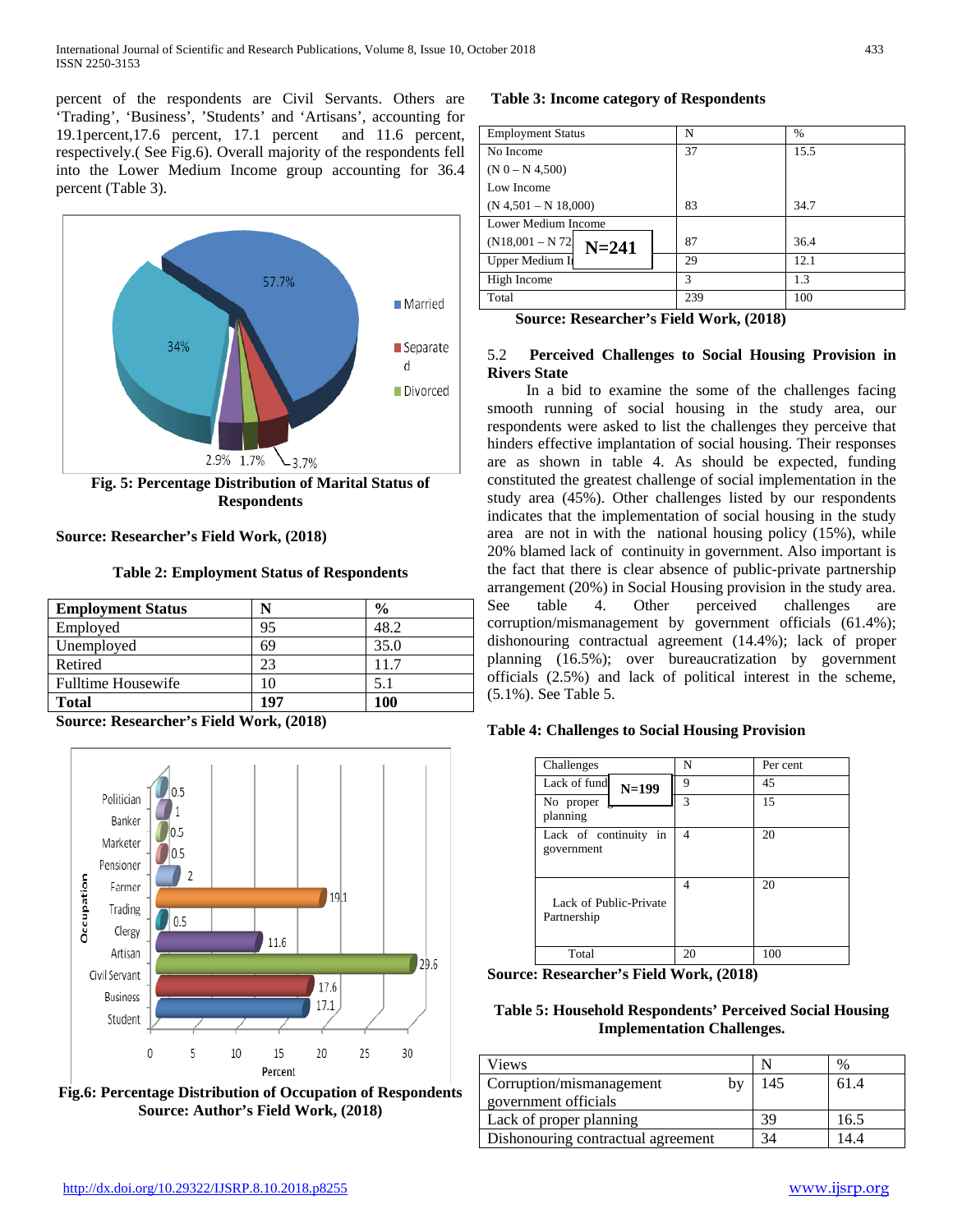| --                                                  |     |     |
|-----------------------------------------------------|-----|-----|
| <b>Total</b>                                        | 236 | 100 |
| Lack of political interest in the scheme            |     | 5.1 |
| Over bureaucratization by government 6<br>officials |     |     |

**Source: Researcher's Field Work,( 2018)**

# 5.3 **Satisfaction Level of Social Housing Beneficiaries**

 Respondents were asked if they are satisfied or dissatisfied with social housing scheme using a 5-point Likert scale ranging from 'very satisfied' to 'very dissatisfy'. Most of the respondents (75.4) were either very satisfied or satisfied with social housing scheme in the study area while 11.3 % said there are dissatisfied (See figure 7).



**Fig.7: Distribution of Satisfaction of Respondents**

# **Table 9: Contingency Chi-Square Table**

| Null Hypothesis<br>(Ho)                                                                                                     | Chi-square<br>Calculated<br>Value<br>alue | Degrees of Freedom | -<br>Tabulated value | level<br>Value)<br>Significance<br>(Alpha Value | ecision Rule                                                                         | ecision          |
|-----------------------------------------------------------------------------------------------------------------------------|-------------------------------------------|--------------------|----------------------|-------------------------------------------------|--------------------------------------------------------------------------------------|------------------|
| is<br>significant<br>There<br>no<br>relationship between age of                                                             | 0.386                                     | 3                  | 7.815                | 0.05                                            | if<br>Ho<br>Reject<br>calculated value                                               | Cannot reject Ho |
| respondent and satisfaction<br>with social housing                                                                          |                                           |                    |                      |                                                 | is greater than<br>tabulated value                                                   |                  |
| There is no significant<br>relationship between gender<br>of<br>respondent<br>and<br>satisfaction with<br>social<br>housing | 1.223                                     |                    | 3.841                | 0.05                                            | Reject Ho if the<br>calculated value<br>is greater than<br>tabulated<br>the<br>value | Cannot reject Ho |

# **Source: Author's computation (2018)**

# **Source: Researcher's Field Work, (2018)**

In other to determine if there is any significance difference between satisfaction derivable from social housing and occupants' age and gender, the chi-square statistics was used and the result is as shown in table 6. The chi-square  $(X^2)$ calculated value of 0.386 was obtained as against the critical value of 7.815. Implying that satisfaction to social housing does not differ with age of occupants at 0.05 alpha levels. The study also showed that satisfaction level does not vary with the gender of occupants of Social Housing in Rivers state. The calculated  $X^2$ value of 1.223 was obtain and the critical table value of 3.841 at 0.05 significant level.